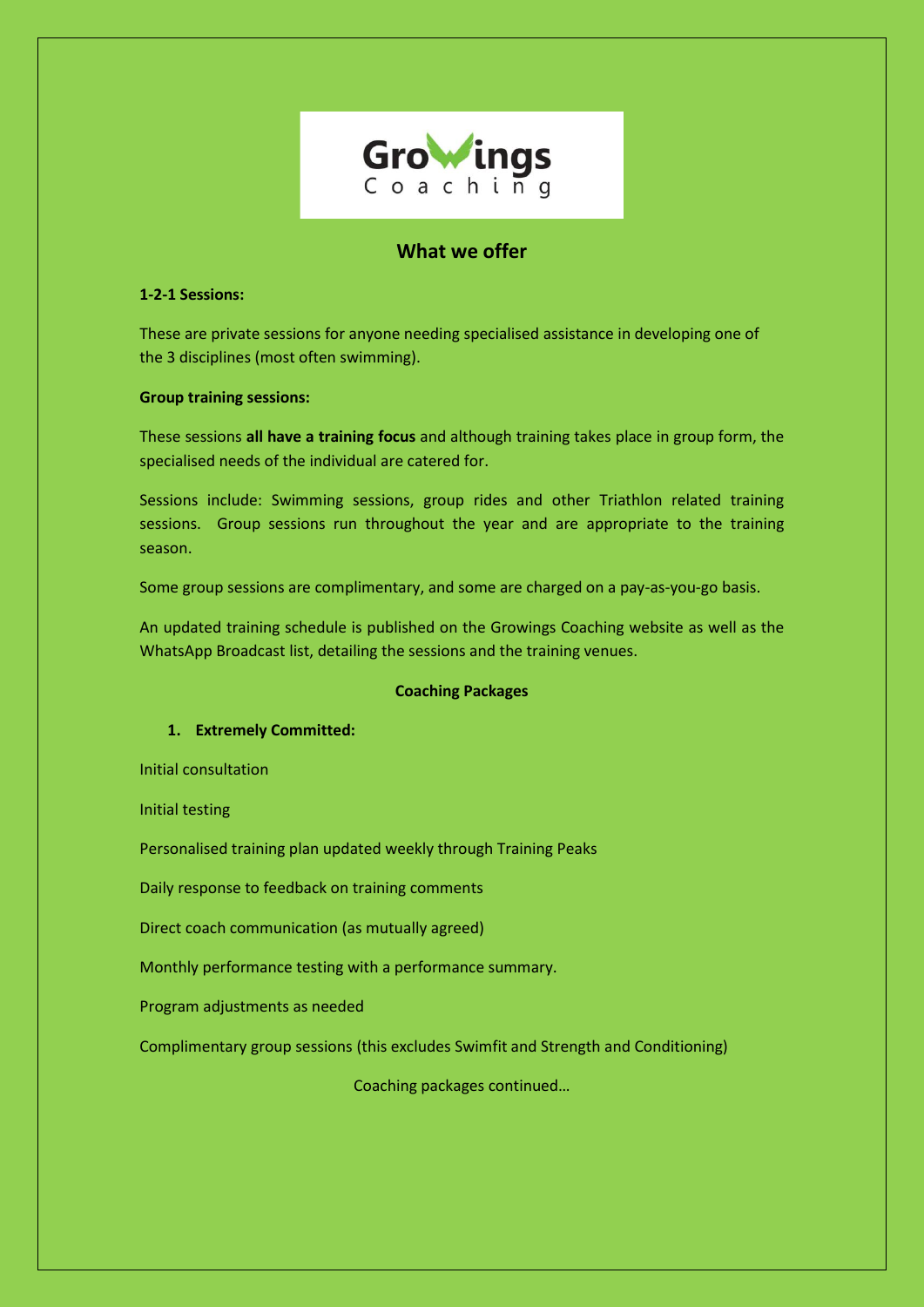### 2. **Committed:**

# **Includes:**

Initial consultation

A monthly personalised training plan delivered through Training Peaks.

Monthly feedback and consultation, summarising your progress, future areas of focus and direction for the following month.

Monthly re-assessments

Complimentary group sessions (this excludes Swimfit and Strength and Conditioning)

#### **3. Motivated**

### **Includes:**

Initial consultation

A monthly personalised training plan delivered through Training Peaks. This is suitable for the athlete not requiring group support, guidance in technique or coach support.

### **4. I'll get there when I get there:**

**Includes:** 

An off the shelf programme that is both structured and progressive and easily managed by the athlete around their priorities.

Complimentary group sessions (this excludes Swimfit and Strength and Conditioning)

#### **Package prices:**

| <b>Package</b>                      | <b>Monthly</b>                             | 3 months        | 6 months        |
|-------------------------------------|--------------------------------------------|-----------------|-----------------|
|                                     |                                            | contract        | contract        |
| <b>Extremely Committed</b>          | <b>AED 1200</b>                            | AED 3 240       | AED 5 832       |
| <b>Committed</b>                    | <b>AED 1000</b>                            | AED 2 700       | <b>AED 4860</b> |
| <b>Motivated</b>                    | <b>AED 750</b>                             | <b>AED 2025</b> | AED 3 648       |
| I'll get there when I get<br>there. | 250                                        |                 |                 |
| 121 sessions<br>(members)           | <b>AED 200</b><br><b>Per 30</b><br>minutes |                 |                 |
| 121 session (non-<br>members)       | <b>AED 250</b><br>per 30<br>minutes        |                 |                 |

Package prices continued…

| Nail that swim package   Members |  | Non members |  |
|----------------------------------|--|-------------|--|
|----------------------------------|--|-------------|--|